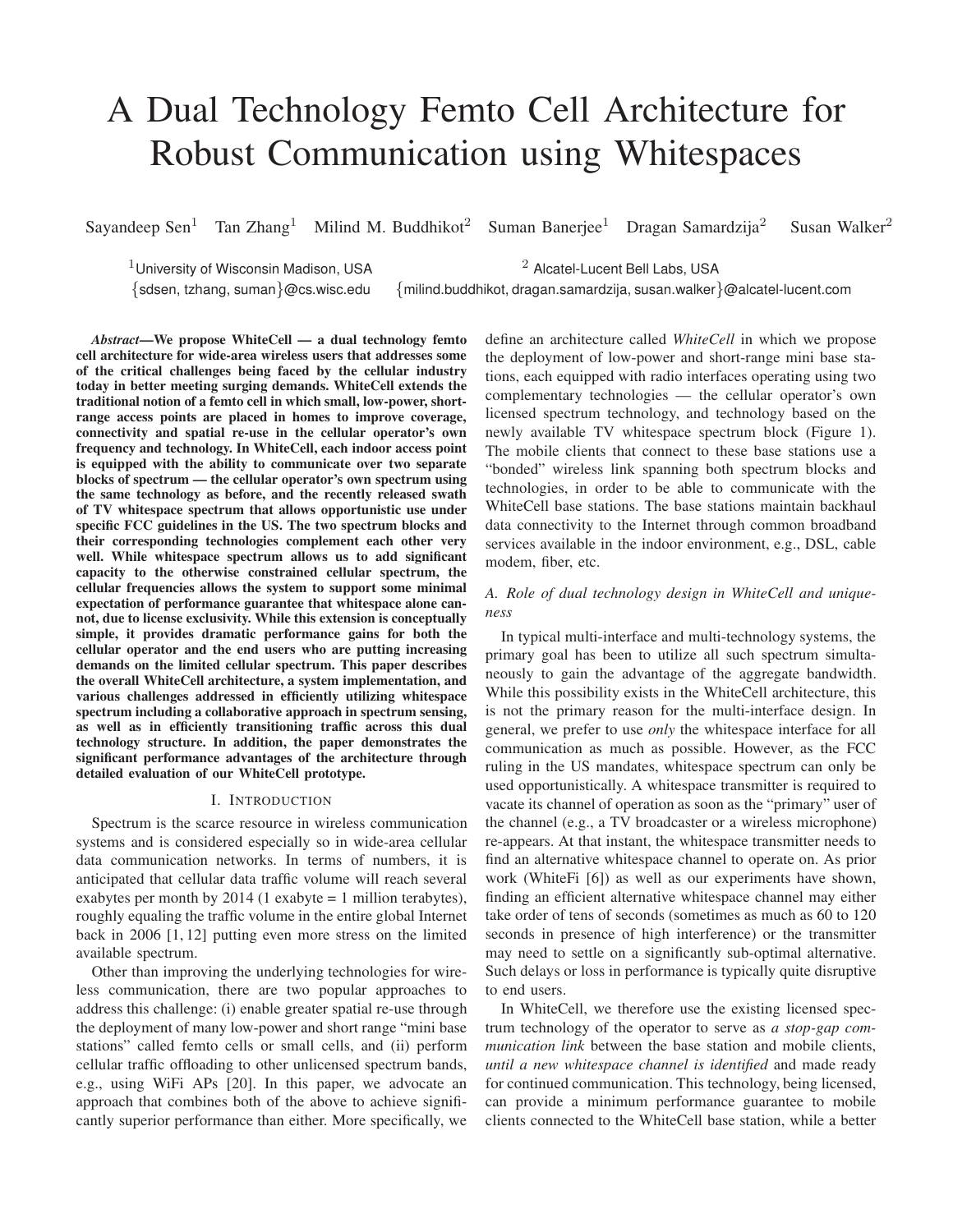

Fig. 1. WhiteCell architecture overview and components.

whitespace channel is identified for communication.

In addition to the above use, we also use the licensed interface in WhiteCell as a control channel between the mobile clients and the base station. Finally, given that two blocks of spectrum are available through this design, we also allow the option of using both the licensed and the whitespace interfaces simultaneously for striping multiple client flows across them, if the operator so chooses.

A number of recent efforts, such as WhiteFi [6], Deb. et. al [14], and Zheng et. al. [19, 25, 30], have designed generalpurpose, whitespace only communication solutions addressing some channel access and contention resolution issues. In addition, the concept of traffic offloading using alternative technologies (most commonly using WiFi [20]) is also quite well known. Our design of WhiteCell is a stylized version of these above techniques, customized to meet the specific requirements of a high bandwidth femto cell architecture. For instance, our whitespace communication solution in WhiteCell includes specific channel sensing and spectrum coordination methods that are possible due to the likely presence of multiple WhiteCell base stations in a certain geographic area. Similarly, our traffic offloading is typically from whitespace to licensed spectrum and back. While traditional traffic offloading is client-initiated, in our case such offloading is base station initiated. Most importantly, our dependence of whitespace technology as the main communication channel and the use of licensed technology as a "temporary bridge over troubled whitespace waters," makes its design relatively unique among recent related work.

While researchers are investigating the benefits of utilizing whitespaces in outdoor settings, in this work, we show that it can help improve the performance of the indoor femto cells. Specifically, we highlight the unique challenges in utilizing the TV whitespace in indoor femto cell design such as accurately identifying available spectrum after attenuation of the building and high temporal variation of spectrum availability due to wireless microphones.

# *B. Rationale compared to some alternative designs*

In designing WhiteCell, we considered and decided against some other alternatives that are also reasonable design choices, some of which are in use today. We comment on them next.

*- Licensed-only femto cells:* The femto cell architecture popular today uses a single licensed radio interface to com-

municate between femto base stations and mobile client, to provide additional coverage into hard to reach locations and to provide improved throughput to hotspots. In this paper, we seek much greater improvements that are scalable with spectrum availability. Specifically, we chose a dual interface design as it not only allows us to leverage free whitespace spectrum (when available) but also provides an insurance of un-interrupted operation using the licensed spectrum bands in case of disruption or degradation in quality of the free whitespace spectrum.

*- Unlicensed-only femto cells:* It was possible to design a WhiteCell base station to only have a single whitespace interface. However, we decided to add a licensed interface to serve as the stop-gap and a back-up communication link with some performance guarantee during periods of disruption on an existing whitespace channel due to return of a primary, or any other such reason.

*- Why whitespace and not WiFi as the unlicensed technology:* In principle, our proposed architecture could be designed to use the existing and popular WiFi technology as the unlicensed technology, instead of our current choice of whitespace technology. In fact, it is possible to use both WiFi and whitespace technologies simultaneously as unlicensed communication options. In WhiteCell, we focused on whitespace technology as the choice for unlicensed communication for two reasons. First, it provides a new spectrum block hitherto unavailable for unlicensed and opportunistic use and is currently lightly loaded compared to the overgrazed WiFi spectrum. Second, integrating TV whitespace communication into this architecture requires us to solve new technical challenges of spectrum access and use that will be relevant even in a three technology solution (licensed, WiFi, and whitespace) of the future.

## *C. Our key contributions*

In this paper, we make the following important contributions:

• **Optimizing whitespace communication for use in WhiteCell:** We design channel access and contention resolution mechanisms for whitespace communication customized to the unique design of the WhiteCell architecture. Our design addresses multiple usual challenges that occur in efficient design of the whitespace networking including: (i) the spatio-temporal variations in the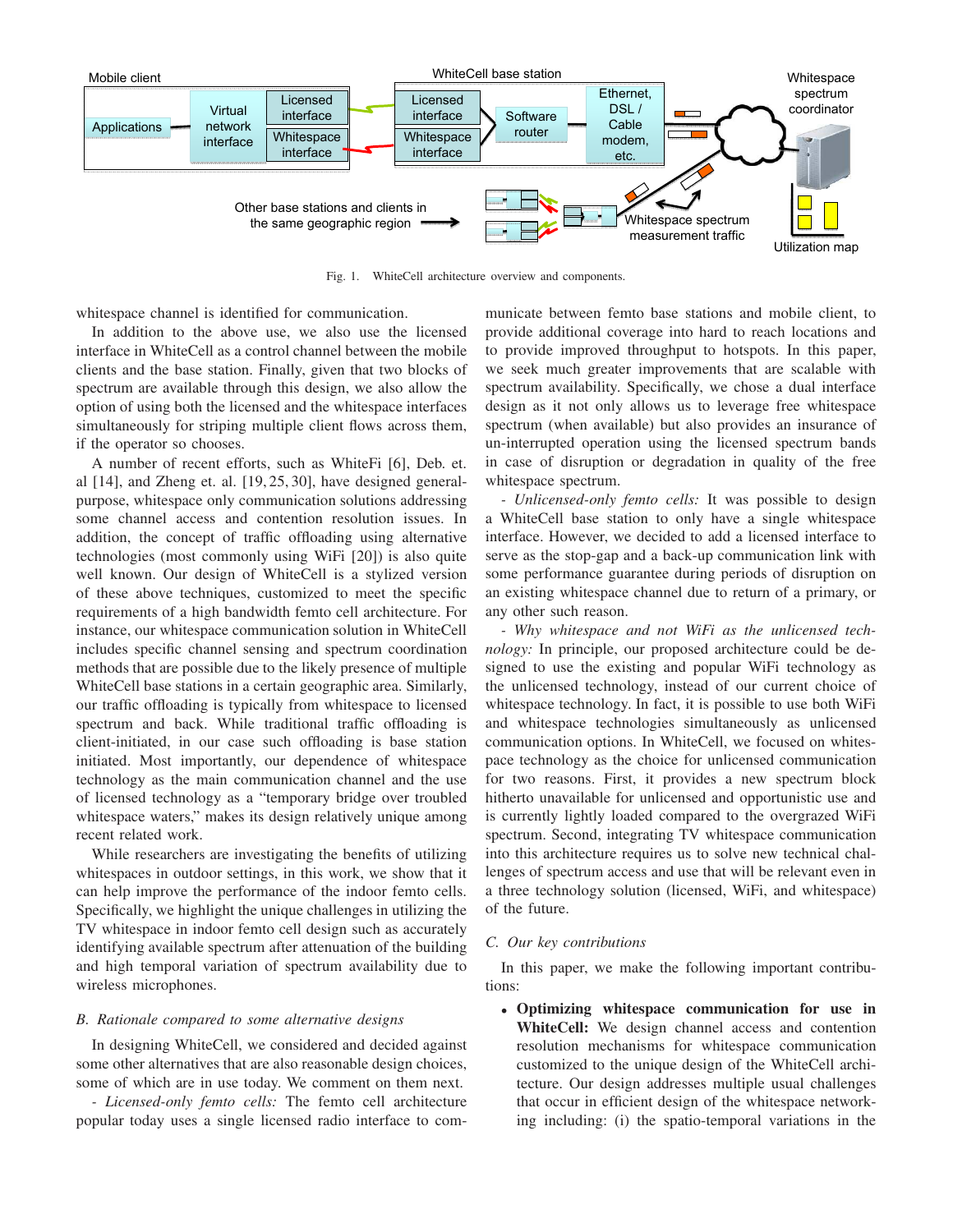availability opportunities of whitespace spectrum, (ii) the flexibility and advantages of operating over whitespace channels with variable widths (ranging from 5 MHz to 20 MHz), (iii) the requirements of protecting primary users in the TV whitespace band. In addition, we leverage unique opportunities that are present in the WhiteCell architecture, which includes: (i) opportunities of collaborative spectrum sensing in a shared femto cell environment, and (ii) coordination in whitespace spectrum allocation among multiple WhiteCell base stations through the mediation of a natural point of centralization in this system.

- **Use of licensed spectrum to bridge transient problems in whitespace spectrum:** Whitespace spectrum can have transient problems for a secondary user, e.g., due to the return of a primary or due to activity of other secondary users. In such scenarios, WhiteCell uses the licensed interface in as a temporary communication link between the base station and clients, while the whitespace interface attempts to identify an alternative efficient channel in which to resume communication. Since connectivity to the client over the licensed band is more reliable, the whitespace interface has more time to identify the most efficient channel for subsequent communication. This approach also keeps the overall load on the licensed spectrum from WhiteCell base stations relatively low, thus reducing the interference for the operator's macro cell base stations.
- **Implementation and full evaluation of WhiteCell prototype:** We have completed a full WhiteCell prototype, including a whitespace communication radio system. While our whitespace radio system has some design similarities to prior approaches, e.g., WhiteFi [6], the exact hardware and the software techniques have significant differences. We also conducted detailed experiments with this platform to evaluate the benefits of this system. Our results indicate a minimal performance gain of 53% over other alternative designs with whitespace technologies.

**Roadmap:** In the following sections, we first briefly provide some background in the TV whitespaces and the relevant FCC ruling. We then present the overall WhiteCell architecture and the design of its constituents, including a centralized *Spectrum Co-ordinator*, dual-link *WhiteCell* and mobile clients. We also describe the use of a control channel, techniques for whitespace spectrum coordination, collaborative sensing, and flow scheduling over the multiple links. We then describe the system implementation of WhiteCell on our specific Software Defined Radio platform. In the last four sections, we compare WhiteCell with other related work, describe our future plans and finally, conclude the paper.

## II. BACKGROUND ON TV AND OTHER WHITESPACES

The term spectrum whitespaces was first introduced in the FCC Spectrum Policy Task Force report [28] to describe spectrum that is allocated to a primary user but unused or under-utilized on a various space and time scales.

There are several spectrum bands with whitespaces, primary examples being Digital TV (DTV) band, public safety bands, radar, government and satellite communication bands. Currently, TV whitespaces are of intense interest due to both its excellent propagation characteristics as well as the sustained availability.

In the USA, TV whitespaces refers to the unused portions of TV broadcast spectrum – specifically lower VHF channels 2-6 (54-88 MHz), upper VHF channels 7-13 (174-216MHz) and UHF channel 14-51 (470-698MHz) with the exception of channel 37 reserved for radio astronomy. The FCC in U.S.A. published a ruling on November 4, 2008 [10], permitting the unlicensed devices to use the TV whitespaces on a do-noharm basis i.e. any secondary use must not interfere with primary incumbents which include over-the-air TV broadcasts and wireless microphone transmissions. To this end the FCC mandated that the unlicensed devices should be able to detect the presence of TV stations with a received signal strength as low as -114 dBm and wireless microphones with a received signal strength as low as -126 dBm. Also, if a primary is detected, the unlicensed user is expected to vacate the band within 2 seconds.

In a subsequent ruling published on 23 September 2010 [11], the FCC relaxed these sensing requirements. Specifically, devices that have access to their geolocation and an Internet connection do not need to perform spectrum sensing and instead can obtain information about available channels by contacting a TV spectrum occupancy database. The ruling also reserved two TV channels -one below and one above channel 37 across entire U.S.A. for exclusive use by the wireless microphones, thus eliminating the need for sensing microphones.

However, we believe that spectrum sensing is still necessary for the following two reasons. First, it can increase the accuracy of determining spectrum occupancy at different regions and reduce the burden at the spectrum database. Moreover, the measurements collected through sensing can be sent back to the database as *feedback*, to continuously improve the accuracy of the database.

Second, the FCC envisions the spectrum database to be queried on a coarse timescale in the order of hours (48hours in [11]), to ensure the scalability of the database. However, free whitespace channels are expected to be shared by multiple secondary users, leading to short-term variability in quality. In this context, the presence of a local spectrum sensing capability can help the operator to pick the best TV channel for operation.

## III. DESIGN OF WHITECELL

In this section, we present our proposed *WhiteCell* architecture that integrates spectrum whitespaces and cellular femto cells to improve cellular capacity and whitespace communication.

Our discussion is primarily in the context of DTV whitespace reuse. However, the technology challenges identified and our solutions apply to other whitespaces.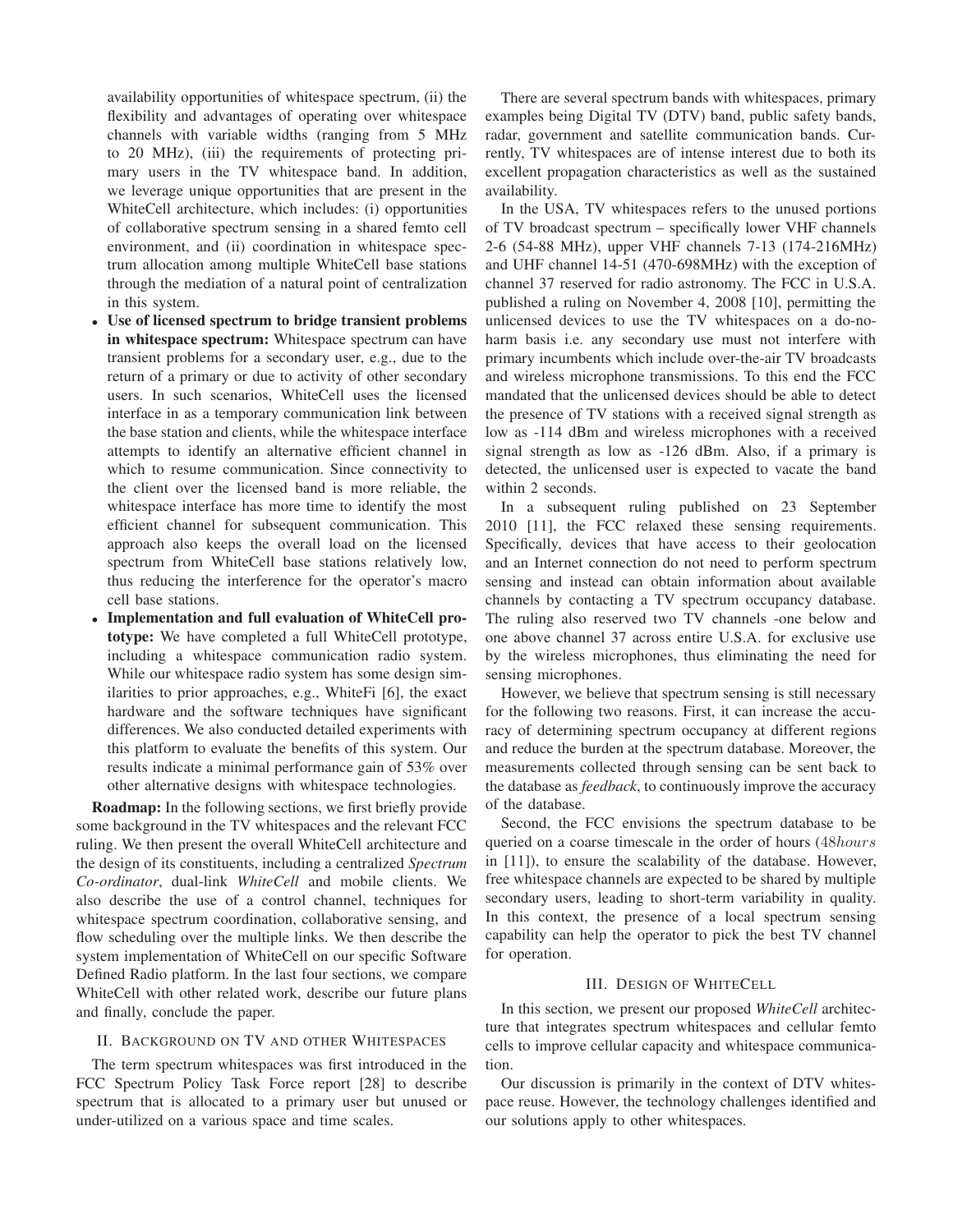The WhiteCell architecture has three main logical components: (1) a *Spectrum Co-ordinator* that sits in the infrastructure and guides whitespace spectrum allocation to different WhiteCell base stations, (2) a set of *WhiteCell* femto cells or base stations and (3) client devices that are connected to various femto cells.

In this section, we discuss how this architecture addresses some of the main issues in solving the technical challenges. They include:

- *Collaborative spectrum sensing for primary detection:* We leverage multiple femto cells within a geographic area to cooperatively identifying the presence of primaries.
- *Coordinated whitespace channel selection across base stations:* In contrast to selecting operating channels for the base stations in a distributed manner [6], we decide to use a centralized coordinator to assign an appropriate channel for each femto cell. We present the gain of the centralized scheduling in the evaluation section.
- *Dealing with whitespace disruptions:* We use the licensed link as a backup to temporarily handle disruptions in any existing whitespace channel. This reduces the chance of connection disruption at the client side. Additionally, it provides the whitespace channel selection process more time, to better measure and identify an efficient channel.

At a high level the end-to-end operations in WhiteCells proceeds as follows: (1) The WhiteCell base station uses the licensed channel for all control functions. In particular, it uses this channel to periodically announce the current whitespace channel for data communications. (2) When a client arrives, it waits for beacons to discover and connect to the base station via the licensed channel. Once it authenticates itself, it switches between the licensed channel and the whitespace channel dictated by the base station for all data communications. (3) Both clients and base stations continuously monitor the whitespace channel for activities of primary users. If any primary activity is detected, all communication is seamlessly transported to the licensed channel. Any time a client is unable to communicate on the whitespace channel, it goes back to the primary channel to inform the base station of such failure, and the base station is responsible for instructing these clients about a new whitespace channel of operation. (4) The spectrum coordinator routinely tracks the whitespace channel in which each femto cell base station is operating. In this process, it also tracks the interference levels in these channels as reported by the clients and base stations. (5) Once disruption in whitespace operations are detected and clients are temporarily moved to the licensed channel, the base station initiates the process of identifying a better whitespace channel of operation. It does this in coordination with the spectrum coordinator. (6) Upon receiving the request of the new channel, the coordinator provides the base station with a set of good channel candidates in whitespaces. The base station then performs some measurements on these candidate channels to pick the best channel, and instructs all its clients to move their operations on this newly selected channel. Note

that the coordinator, though logically being viewed as a single entity, could be implemented on a cluster of computers and even on the cloud to prevent it from being overloaded.

*1) Collaborative spectrum sensing for primary detection:* Spectrum sensing is always a challenging task that requires high accuracy in our whitespace-based femto cell architecture. We use a hierarchical approach for coordinating spectrum sensing efforts.

At a local level, each client and base station continuously monitor its own whitespace channel to detect primary activities. These localized sensing operations utilize both simple energy detection as well as feature detection, e.g., through detecting the pilot tone from the spectrum of a DTV signal. We briefly comment on the specific primary detection algorithms used in Section IV.

At a global level, the coordinator periodically contacts a TV band database(TVDB) [18, 22] for the information about primary users in different geographic region as per the new FCC ruling [11]. The coordinator further gathers measurements from each base station in the ground for validation and possibly provides the measurement feedback to the database to enhance its accuracy.

The density of *WhiteCell* base stations is likely to be high. Hence, collating information from multiple base stations, can help enhance primary detection accuracy. However, not all *WhiteCell* base stations can provide channel quality information relevant to a specific *WhiteCell* base station. To determine the set of *WhiteCell* base stations which can collaborate, the coordinator records the coordinates of each base station and also computes the degree of correlation in spectrum observations between different femto cells that are in close proximity of each other. Such a global measurement effort is known to dramatically improve sensing accuracy [15]. Thus, when a base station reports primary activity, the spectrum coordinator can pass this information along to other femto cells in the same vicinity, whose observations are highly correlated with the detecting femto cells.

These femto cells are asked to stop activity in their current whitespace channel and are required to find a new channel of operation. Additionally, when femto cells request new channels of operation, all such channels with detected primary activity are eliminated from the candidate list.

Additionally, the spectrum coordinator can report back the detection of the new primary user to the TVDB, helping it enhance the accuracy.

The frequency of collecting measurements can be customized based on the properties of primary users. For example, TV station broadcasts can for all practical purposes assumed to be always present, while wireless microphones are expected to be transient. Researchers have suggested using machine learning techniques learn the operational patterns of primary users to tailor the frequency of running detection algorithms [30]. In our implementation we assume that the frequency and periodicity of detecting primaries is an input to the system, guided by FCC's rules of agility with which spectrum needs to be vacated.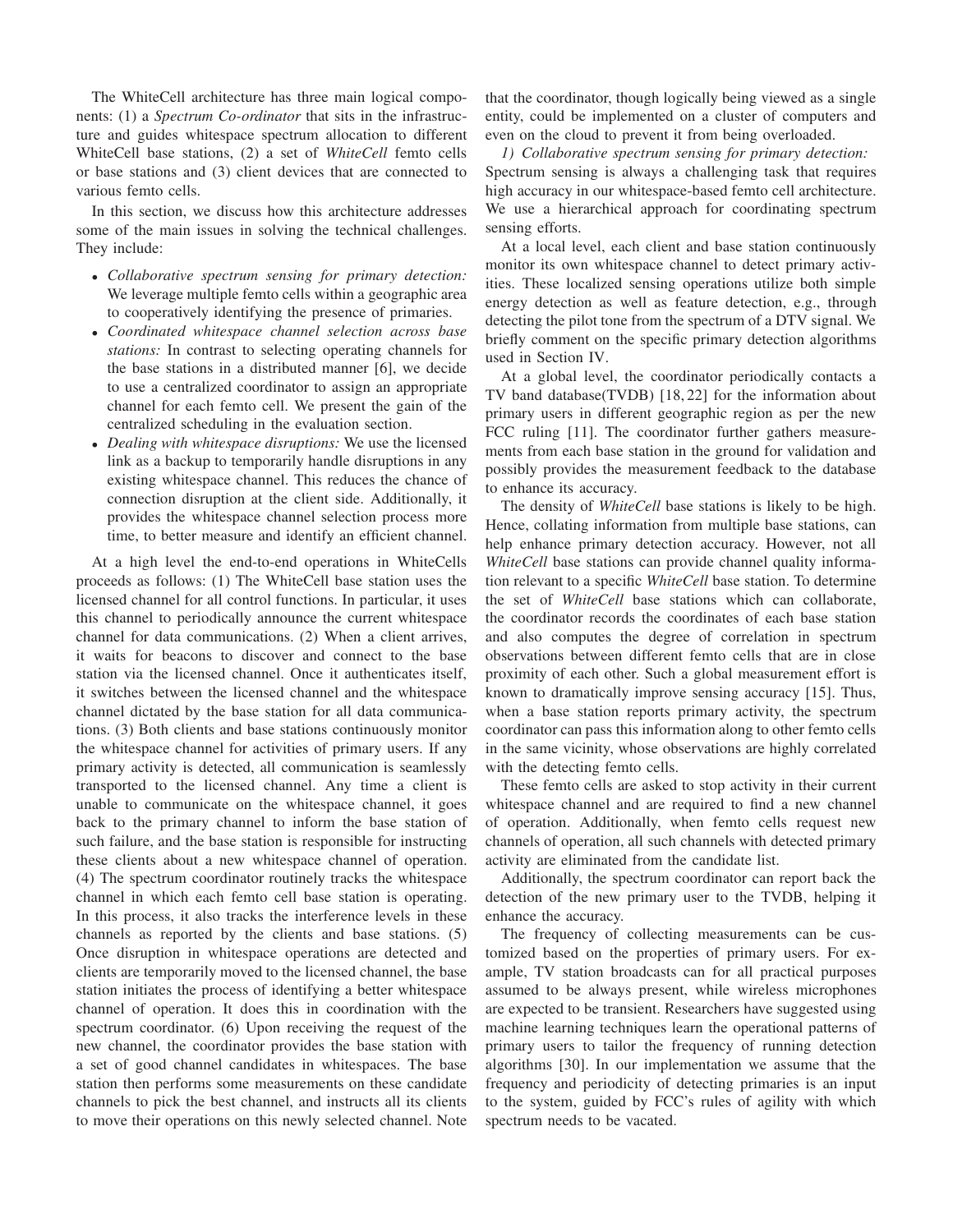*2) Coordinated whitespace spectrum selection across base stations:* To facilitate the channel selection process, the coordinator collects whitespace channel measurements from each base station, which includes the estimated channel quality and its own transmit power. In addition, when a base station is idle, the base station collects measurements from other whitespace channels (not the one it is operating on) as well. The measurement process involves making two *WhiteCell* base stations transmit simultaneously on the same channel and then measuring the fractional increase in error rates due to the particular user. Using this pairwise error information, the coordinator incrementally builds up a conflict graph to determine the degree of interference from different *WhiteCell* base stations at a given *WhiteCell* base station.

As distant whitespace channels have different propagation characteristics, we extrapolate the estimate of interference by a factor of  $20log(f_1/f_2)$ , where  $f_1$  is the channel for which we have an estimate of the amount of error and  $f_2$  is the channel for which we intend to calculate the degree of interference. This extrapolation is done based on a formula proposed in [14].

When an individual base station queries the coordinator for good whitespace channel options, the latter can use its conflict graph estimates to suggest multiple candidates, and their expected quality. The channels in this list are 6 MHz wide, which is the smallest unit of whitespace TV channel. The base station conducts its own measurements on each candidate channel and picks the best contiguous frequency band with different bandwidths. We use a simple noise floor based heuristic to determine the quality of a channel. We intend to implement more sophisticated heuristic like MCham [6] as part of our future work.

We will characterize the performance of the various aspects of spectrum sensing algorithm in our experiments section.

*3) Dealing with whitespace disruptions:* The clients and the *WhiteCell* keep monitoring the quality of the in-use whitespace channel. If the clients detect the quality to drop below a threshold, they can request the base station to change the operational channel. In response, the base station can (i) switch this particular client alone to the licensed link or (ii) switch all its clients to the licensed link as it attempts to find a better whitespace channel. If the base station is the one that detects the drop in channel quality then it simply switches all its clients to the licensed link while it finds a better whitespace channel.

The mechanism for channel switching involves the base station sending multiple messages over the licensed channel to inform the clients about switching to the licensed channel. The clients which correctly receive these messages follow suit. Any client that misses all these messages is disconnected and automatically reverts to the licensed link. Finally, when the base station finishes selecting a new whitespace channel of operation, it instructs all its clients to resume communications on this new whitespace channel.

The above approach ensures that the switching of channels does not lead to a disruption of an already ongoing communication. We describe our methodology for achieving seamless connectivity in Section IV.

*4) Optional data striping across both links:* In addition to our proposed design in WhiteCell, some operators may also choose to use the available licensed link as a regular data communication channel, in tandem with the whitespace channel. Hence, we also implement a scheduling system by which flows may be mapped proportionally to the whitespace and the licensed links to reap the expected throughput gains. Since the gains in such a design are obvious (from a single femto cell perspective), we do not report further on this component of our system in this paper. Instead, we focus primarily on the use of the licensed link to enhance the robustness of the whitespace link and for all control communication purposes.

#### IV. IMPLEMENTATION OF WHITECELL

The design and organization of our prototype hardware for whitespace sensing and communication is mostly similar to that of KNOWS [23] used in WhiteFi. However, due to commercial unavailability of KNOWS platform, we had to build a new platform from scratch. For the sake of completion, we next describe the distinct features of our prototype whitespace radio. Our implementation of WhiteCells leverages a Software Defined Radio (SDR) platform called Wideband Digital Radio (WDR).<sup>1</sup> The WDR provides two main capabilities:  $(1)$ *Spectrum sensing* capability allows the radio to be tuned to any center frequency between 30 MHz to 7.5 GHz and a channel width of 5, 10, 15, 20 MHz to capture spectrum in terms of I/Q samples. (2) *Frequency translation* capability takes an input RF signal in ISM(UHF) band and coverts it to the lower(higher) UHF(ISM) band.

The WDR uses an off-the-shelf dual-band 802.11 a/b/g transceiver - MAX2829 as the analog front-end to capture the spectrum. Such chipset currently supports configurable sampling rates of up to a maximum of 64 MSamples/sec and a resolution of 12 bit/sample at very low price. The captured spectrum samples need to be processed to perform functions such as spectrum sensing and (receive) baseband signal processing for data communications.

The WDR provides two modes of operation to process spectrum samples: (1) *As a Hardware Radio:* Using onboard Xilinx Virtex-5 FPGA for substantial I/Q processing and then selectively communicating information via IP packets over gigabit Ethernet, (2) *As a Software Defined Radio:* Extracting the I/Q sample stream in the form of packets and sending them over on-board gigabit Ethernet to a host that implements software signal processing such as SORA [29] or GNU Radio. A snapshot of our hardware prototype is shown in Figure 4.

To make a functional whitespace node capable of detecting primary users as well as communicating in whitespace channels, we implement an abstraction layer in the core FPGA engine which provides two logical paths into WDR shown in Figure 2. (1) A control path over which IP packets can be sent to control the radio. The key parameters of WDR,

<sup>&</sup>lt;sup>1</sup>The WDR platform is a precursor to the radio that will be deployed by the NSF GENI program .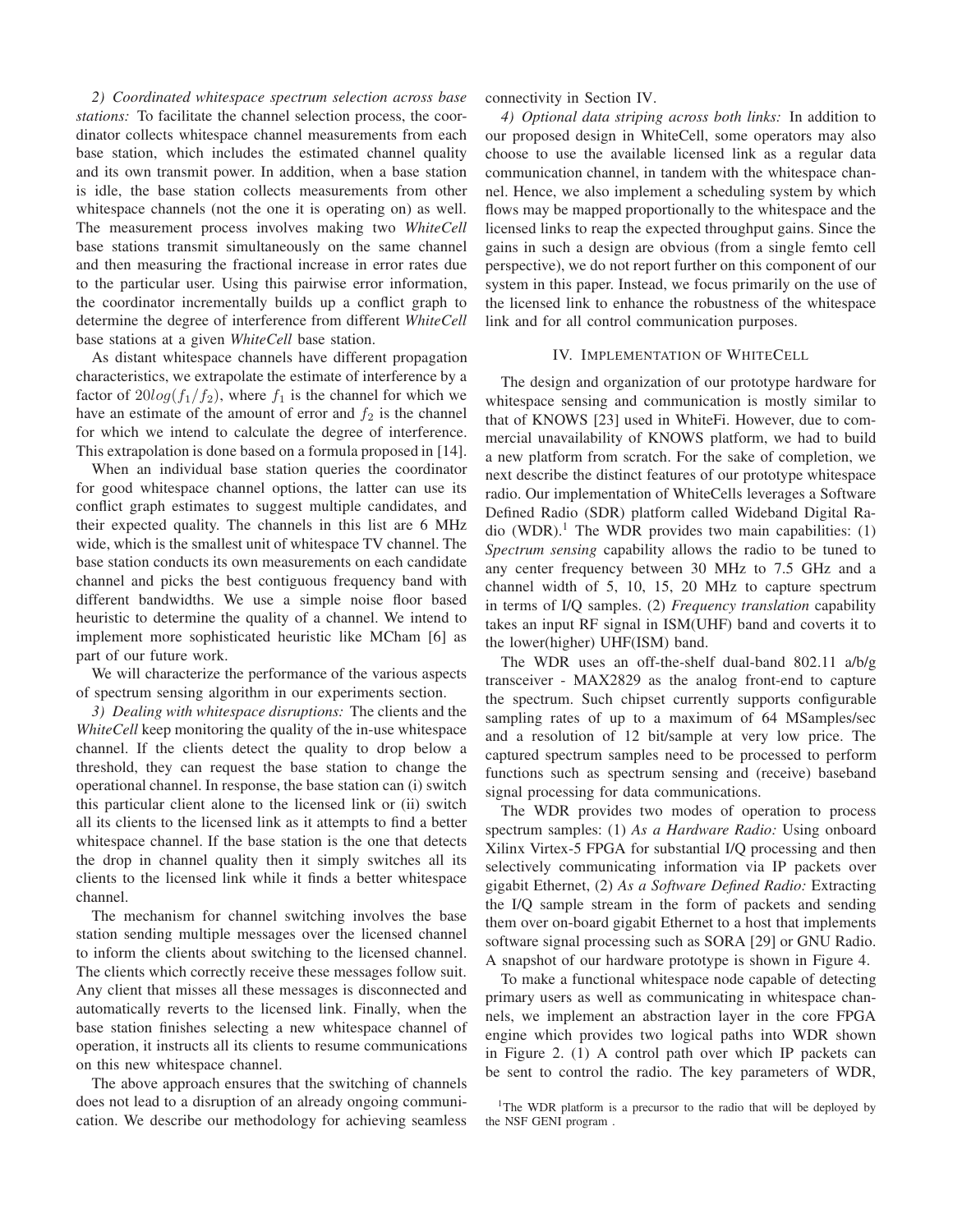

Fig. 2. Logical organization of a whitespace transceiver.

| Channel width<br>in MHz | Throughput achieved<br>in Mbps |  |
|-------------------------|--------------------------------|--|
|                         |                                |  |
|                         | 20.9                           |  |
|                         |                                |  |
|                         |                                |  |

TABLE I TABLE SHOWING ACHIEVABLE UDP THROUGHPUT WHEN OPERATING WITH A CENTER FREQUENCY OF 642MHZ AND USING 54 MBPS FIXED RATE. THE PLOT SHOWS AVERAGE OF 20 RUNS.

such as the active antenna, TX/RX direction, center frequency, channel width, oscillator frequency for frequency translation to be controlled. (2) The data path over which actual I/Q samples or their processed version can be exchanged between the WDR and a host (e.g.: PC, baseband board, DSP board). The host computer controls the WDR using an application level device driver that uses the control path. The latency of changing WDR parameters using our application level driver is order of tens of microseconds, which is very small.

The WDRs in our possession currently support 2 antennas each in transmit and receive paths but only one of the 4 antennas can be active at any time. This allows half duplex communication and antenna diversity. Future versions of WDR will allow 2 antennas in each direction to be used concurrently allowing full duplex as well as MIMO communication.

We used the frequency translation functionality of WDR to implement WiFi in the DTV whitespaces by translating the ISM band (2.4 GHz) RF signals to the DTV bands. Since the available whitespace is in multiple of 6 MHz, we modified the WiFi device driver with support for 5, 10, 15 and 20 MHz communication [6, 9, 17]. We benchmarked the performance of our platform and found that the achieved data rates, shown in Table I are comparable to the data rates reported in literature [9].

We utilized the spectrum sensing capability of the WDR to detect the presence of the TV and the wireless microphone(Figure 2). For this we tuned the RF frontend with a spectrum width of 20MHz and generated 1024 FFT bins with a resolution of ∼20 KHz/bin (20000/1024 KHz). These FFTs were packetized and forwarded to the host PC over an Ethernet link. The calculation of FFTs in the FPGA provided significant performance gains over KNOWS hardware where raw energy samples are sent over to the PC for calculating FFTs in software.

Fig. 3. Logical organization of a *WhiteCell*

#### *Spectrum sensor*

The spectrum sensor consists of an application level driver running on the host PC which takes the FFT encapsulated in Ethernet packets as input. The WDR sends energy samples every 4 milliseconds. We averaged multiple energy snapshots to ensure a high degree of accuracy and applied a feature based identification of TVs and wireless microphones [16]. We show the waveform detected for the ATSC TV signals and the wireless microphone signals in Figure 5(b,c). We have experimented with this setup at multiple locations in two US states and have found that it is able to detect TV and microphone signals with signal strength as low as -110 dBm. Our TV detection algorithm searches for the presence of a pilot signal at a specific frequency (about 310 KHz from the lower edge of a frequency band).

In Figure 6, we plot the average accuracy of detecting the TV signal with our system as a function of the number of energy snapshots required . The actual energy of the TV signal was -110 dBm. As can be seen from the plot, collecting 50 spectrum snapshots would provide us a detection accuracy of 95%. Moreover, the duration of taking 50 spectrum snapshots is 0.2s (50 ∗ 4milliseconds), which is trivial compared to the sensing period of 1s required by FCC.

For detecting wireless microphones, we search for a specific slope of energy floor over a band of 50 KHz. We achieve similar accuracy for detecting wireless microphones and omit the results for the sake of brevity. We are aware of the gap in the detection threshold between our algorithms and FCC's regulation( $-114$ dBm for TV and  $-126$ dBm for MIC). This is due to the performance limitation of the analog front-end of the WDR. We are currently in the development of the second generation of the WDR which is expected to provide better sensing performance.

## WhiteCell *dual radio transceiver*

In absence of a real cellular base station, we emulated the operation in the licensed channel using a WiFi radio. We will provide a detailed description of our emulation setup in Section IV. As described before, we use frequency translation functions in WDR to map the signal generated by a WiFi card operating on 2.4GHz band for operation in whitespace channel. To prevent interference with the above card, we operate the WiFi card acting as the licensed radio in 5GHz band. All the WiFi radios are configured to run in Pseudo-IBSS

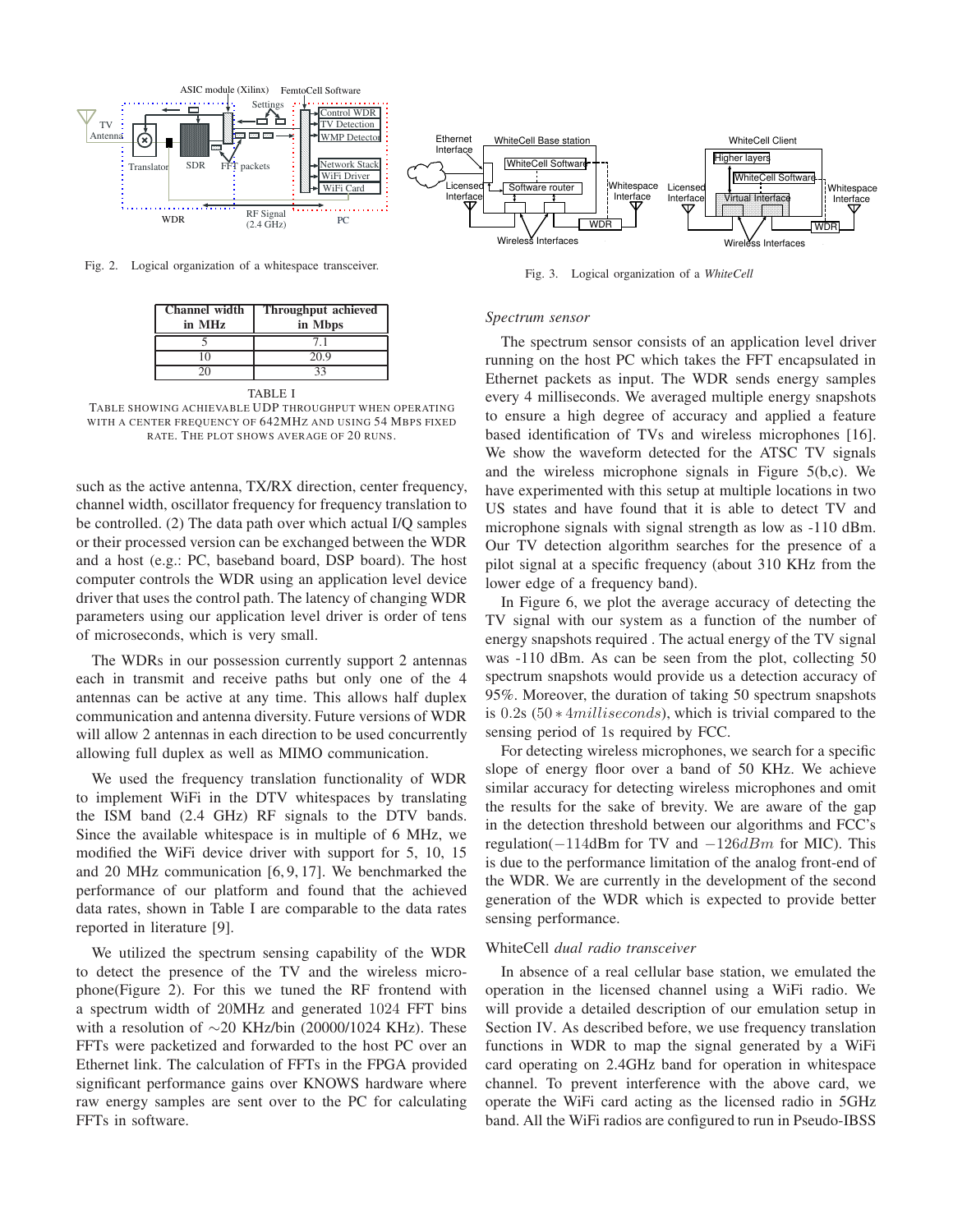

Fig. 4. TV whitespace spectrum sensing logical architecture and actual snapshot.

Fig. 5. Sample snapshots of the spectrum captured.



Fig. 6. Accuracy in detecting TV signal as a function of the number of energy snapshots. Each datapoint is an average of 20 runs.

mode of MadWiFi drivers, wherein no management packets are sent. As 3G cellular interfaces generally operate on 5 MHz channels, we restrict the WiFi interface emulating the cellular interface to operate on a 5 MHz channel as well.

# WhiteCell *base station*

Figure 3 illustrates logical organization of the *WhiteCell* base station. The base station application is implemented in a Linux based PC, where the two WiFi NICs for access and the Ethernet backhaul link to the internet are linked together as ports of a router. We manipulate different router settings such as determining outgoing ports for specific flows etc., using standard Linux networking commands.

When the *WhiteCell* intends to switch the service of a specific client from one interface to another, it first sends beacons to the client asking it shift its active interface, described next. It then modifies relevant routing table entry to change the designated port for the flows destined for that client, once it finds that the client traffic has arrived on the new port.

### *WhiteCell* **Client**

Figure 3 illustrates the logical organization of a *WhiteCell* client. The *WhiteCell* client software is also implemented in a Linux based PC. To achieve switching of active interface can be done without breaking the end-to-end connection, we create a virtual interface using the Linux *bonding* driver. The bond driver exposes a virtual interface **bond0** to the client device and internally maps the traffic destined for the virtual interface to one of the two WiFi cards. A useful property of the bond driver is that it always uses a single IP and MAC regardless of which of the two underlying interfaces is actually used for communication. Finally, the actual interface on which the traffic should flow can be selected by writing to a "/proc/" filesystem interface exposed by the bonding driver. The client side driver thus, waits for instruction from *WhiteCell* base station to switch between two interfaces. As the IP and MAC addresses are unchanged, the switch is transparent to the ongoing flows.

**Switching the active interface:** The switching of interfaces is initiated by the beacons sent by the *WhiteCell* base station. The *WhiteCell* base station sends multiple beacons in succession to ensure that all clients are able to switch. In our experiments we have found that around 4 beacons sent with an inter packet delay of 20 milliseconds are almost always enough

to ensure reception at clients. In case of non-reception of beacons, the clients either keep receiving service over licensed backup channel if they were in that band to begin with or once their non-communication timer expires and they revert back to the backup channel.

**Channel quality assessment:** We need to measure the channel quality to compare among a candidate set of channels to select a channel of operation. Authors in [6] have suggested the MCham metric, which calculates the aggregate bandwidth that a WhiteFi AP and its clients would receive if it were to operate in each of the potential whitespace channel to find the optimal channel of operation. Instead of implementing the MCham heuristic we use a simple noise floor based heuristic for the sake of simplicity. For channels with different width we scale the quality metric by the fraction of width. The exact heuristic is presented below. For two candidate channels  $C_1$  and  $C_2$ , with width  $W_1$  and  $W_2$  respectively, pick  $C_1$  if  $W_1 * \mu_1 \leq \alpha * W_2 \mu_2$ , where  $\mu_1, \mu_2$  are the average noise floor for  $C_1$  and  $C_2$  and  $\alpha$  is an empirically selected error threshold. We benchmark the performance of our heuristic in Section V-B.

In-band channel monitoring is also necessary to trigger switch to a better channel when the quality of active channel deteriorates. For this, we modify the driver to collect using a system call (*ioctl*) low level statistics such as packet error rates. The *WhiteCell* base station and clients maintain a running average of these parameters to track the channel quality and request a channel switch when the indicators drop below a certain threshold.

## V. EXPERIMENTAL RESULTS

We now present detailed experiments with our WhiteCell system to evaluate our design choices and understand the performance advantages of such design. We do this in two parts. In Section V-A we first present the overall performance advantages of WhiteCell operating with a spectrum coordinator, base stations, and clients, and describe the performance of generic TCP and UDP flows and also of VoIP clients running over this system. In Section V-B we present some more detailed analysis with our specific design choices.

**Experimental setup:** In our experiments we used multiple WhiteCell units (base stations and clients) each equipped with a whitespace radio (implemented through frequency translation of a Atheros-based WiFi system on the WDR platform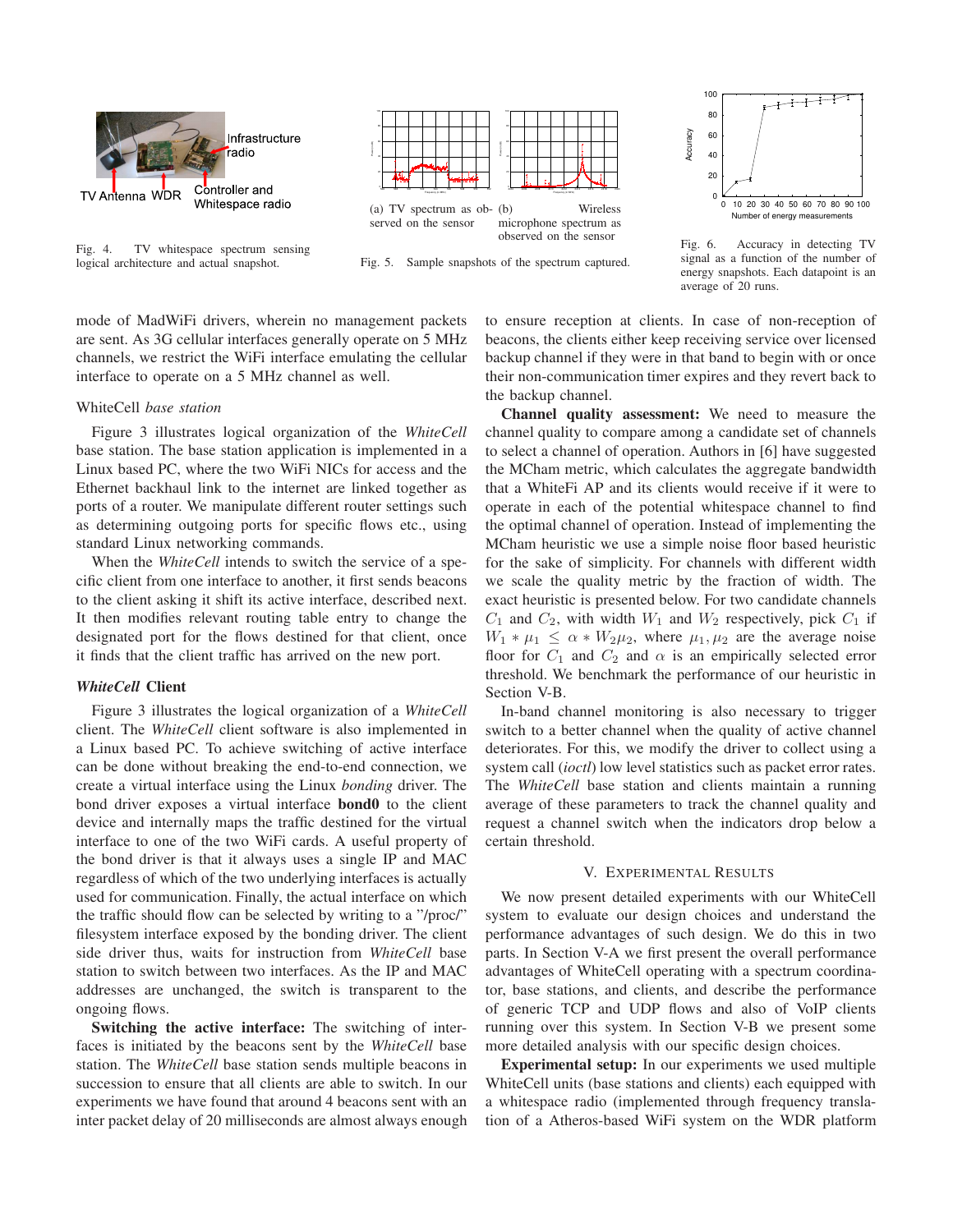operating in the 470 to 698 MHz range) and a "licensed radio" emulated by using an 802.11a WiFi radio operating on channel centered at 5.18 GHz. Internally the whitespace radio's WiFi chipset was tuned to the 2.4 GHz band to avoid any interference with the other WiFi radio in this setup. We validated this prior to the experiments. To provide a similar throughput achievable in the 3G cellular link, we configured the WiFi radio to operate in 5MHz bandwidth as mentioned before. We also restricted the bandwidth of all whitespace radios to 5MHz to ensure a fair comparison between our design and the alternative design with dual whitespace interfaces. We used the SampleRate rate adaptation algorithm [7] for the whitespace radio as implemented in the MadWiFi driver. In different experiments we had to detect regular TV channels operating over-the-air. We also used a wireless microphone [3] for some of our experiments as a primary user to be protected. Finally, we used other secondary whitespace transmitters inthe-air to emulate activity from various other secondary users in the vicinity.

#### *A. System performance*

We first present overall performance results of using White-Cell when compared to some alternative designs.

*1) Advantages of licensed channel as backup:* In Figure 7 we compare WhiteCell with a distributed alternative involving only whitespace radios embedded into femto cells. More specifically, we consider each femto cell and client to be equipped with two whitespace radios and no licensed radios. We call this alternative, *wspace-wspace.* One whitespace radio is used for active communication, while the other whitespace radio is constantly scanning the spectrum for other channels. Whenever a disruption in the active whitespace channel occurs, communication is immediately switched to the second radio using the recently best channel observed by the second radio. Since the goal here is to resume communication as quickly as possible, the second radio is assumed to not be able to initiate a measurement process again once the disruption happens, and instead looks into its recent history of channels to pick the best one. Once it does so, the first radio in the detector (say, the base station) has to inform the corresponding radio in its peer (say, the client) to make this channel switch and indicate the new channel of operation through a beacon message. Occasionally such beacons might get lost due to high level primary activity that caused this disruption. In such a design, it is beneficial to trigger such channel switch operations rarely, i.e., only when performance in the current channel falls approaches our threshold and a switch is absolutely needed.

In the scenario presented, other independent whitespace radios were engaged in random communication across different parts of the whitespace spectrum over time using a single TV channel at any given time. We did this by using two such radios that picked and changed their channels of operations over time (roughly every 12 seconds), to emulate a number of such whitespace radio in the region.

The figure shows a timeline of TCP throughput achieved by WhiteCell (with a whitespace radio and a licensed radio)



Fig. 7. Benefits of WhiteCell due to a steady licensed channel and due to careful channel selection through coordination, under interference from other secondary users and some primary activity. The figure shows variation in UDP throughput of an Iperf [5] session as a function of time.



Fig. 8. Benefits of licensed backup channel. The results are based on 20 runs

compared to wspace-wspace. In this experiment, a primary user (say, sporadically appearing microphones) appear in the whitespace channel of operation at regular intervals causing whitespace communication in that channel to fail. The performance of WhiteCell is superior to such an alternative due to multiple reasons. First, at the instant of a switch, WhiteCell can immediately transition its traffic on the licensed traffic providing no loss in performance to the client. Furthermore, the whitespace radio in WhiteCell can find a better whitespace channel because (i) it can coordinate its future channel of use through the coordinator and (ii) it has adequate time to measure the new channel alternatives before deciding on one of them. In contrast, the wspace-wspace system has to quickly pick an alternative channel and has to do so with somewhat stale information about channel characteristics. Measurements made about a certain channel in the long past is not always a good indicator of the future because other active secondary users (unlike primary users) may communicate only intermittently and in short bursts. This stale information leads to a poorer channel selection for its future communication.

Finally, the peaks in performance observed in Figure 7, corresponding to operation in licensed band is due to better quality of the 5 GHz channel used for our experiments compared to 2.4 GHz channel used for translation unto whitespaces. Figure 8 shows multiple runs of these experiments for both UDP and TCP flows comparing the performance of WhiteCell and wspace-wspace, again in presence of different interferers in the whitespace channels. The median performance gains due to the licensed backup and due to the ability to coordinate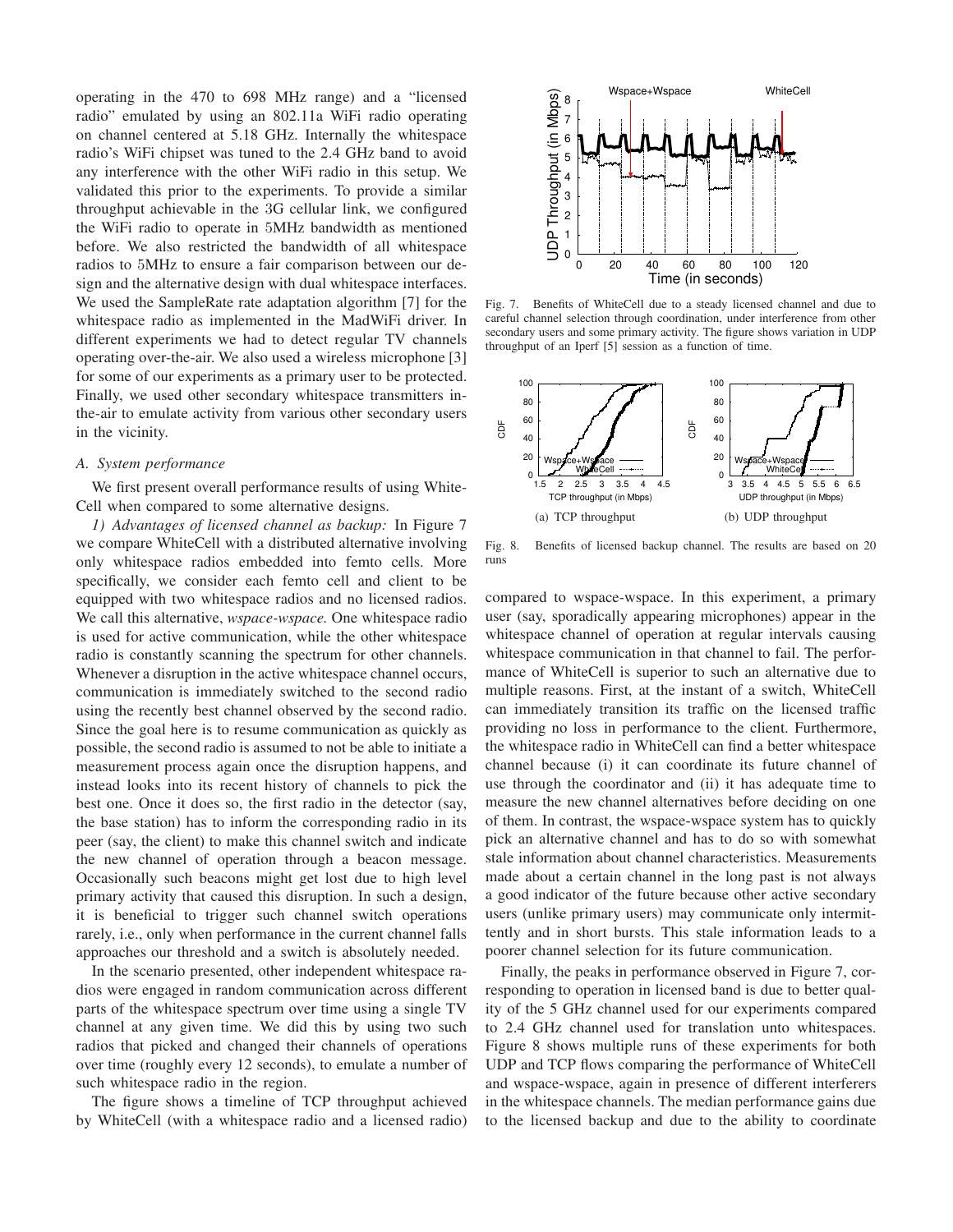spectrum selections is 4.0 and 2.1 Mbps for UDP and TCP respectively.

*2) Benefits of coordinated spectrum selection :* We next examine the benefits of coordinated spectrum selection through our coordinator and how this helps in improving the overall performance in WhiteCell in Figure 9. For this, we compare three differqent schemes to pick a channel once a disruption in the current channel occurs. They are: (i) *Random selection:* In this scheme, the base station picks a random set of whitespace channel, conducts measurements in each of them and selects the best channel among this random set; (ii) *History-based selection:* Here the base station picks a set of recently observed good channels (using say, a second whitespace radio) and then conducts new measurements to pick the best channel from among this set; and (iii) *Coordinated selection:* This is WhiteCell's channel selection scheme in which the coordinator who specifies a set of candidate channels and the base station performs measurement to select the best channel among them. In each case we assume the set of candidate channels is the same to all of these selection processes, and that none of the candidate channels have any primary user active.

In this experiment, there are two other independent secondary whitespace radios transmitting on randomly picked channels changing channels roughly every 12 seconds (to emulate a number of other such radios communicating independently on different channels).

Figure 9 indicates the performance gains of using coordination between the base stations mediated through the coordinator. In these experiments, the number of candidate channels were varied from 1 to 5 for each scenario and the results plotted. Note that as the number of candidate channels increase, the time taken to complete measurements in each of them increase as well as so a large number of candidates is not practical. As expected, a history-based scheme outperforms the random scheme, while the coordinated scheme (used in WhiteCell) provides additional gains through channel selection.

## *B. Microbenchmarks*

We present results to justify the various design choices made in WhiteCell through detailed performance micro-benchmarks.

*1) Sensing accuracy and collaboration:* We conducted experiments in two different states (in urban areas of a city in the east coast of the US and in a medium sized city in the Midwest of the US) to understand the accuracy of detecting primary users. For TV signals, we experimented with 30 TV channels, and obtained ground truth statistics from (i) a freely available TV channel occupancy database [4] and (ii) also by using a TV tuner card to detect all TV channels present. For microphones, we used our own, so ground truth was readily available.

Using our feature detection techniques and using only a single whitespace receiver at a single location, we were able to accurately identify the presence of a TV signal and a microphone signal more than 98.3% and 93.2% of the instances.

Sensing inaccuracies stem from unpredictable RF shielding in indoor settings, our sensor in some cases, is unable to detect signals from primary users, which would otherwise be easily detected at a nearby location. Hence, while the detection accuracy of the single sensor is good, we observed further performance improvements were possible through collaborative sensing. In our setting, due to the close proximity of at least one client to each base station, such collaboration is, indeed, natural.

Figures 10 and 11 show the improvement in detection accuracy for TV signals and microphones as we used collaboration between multiple whitespace nodes (e.g., a WhiteCell base station and its clients). The X-axis indicates the additional number of detectors used, and the Y-axis identifies the accuracy. In each of these experiments, we assumed that the detection is successful, if any one of the sensors returned the presence of the primary. Figure 10, shows that the overall accuracy of detecting a TV signal is around 88% when two sensors collaborate. The accuracy goes above 98% with five of more collaborating sensors. In Figure 11, we find that a single sensor can detect a microphone within 68% of times when operating within a radius of 250 meters. We also find that with two collaborating sensors (say, two nearby clients or base stations) the detection accuracy went up by 85%, and with three such additional sensors accuracy reached 98%.

The high degree of accuracy gained with multiple sensors justifies our decision of equipping whitespace nodes with collaborative sensing capability.

*2) Variation in channel correlation with distance:* In order for collaboration to be effective, we also studied how detection of signals correlated with distance between collaborating sensors. To do this, we fixed the location of one whitespace spectrum sensor and move another one to distances of upto 50 meters in 10 meter increments along 4 different directions, continuously collecting energy samples at both sensors. We present our observations in Figure 12. As can be seen from the plot, increasing distance leads to decrease in measurement correlation. We use a threshold of 0.5 for using collaboration between multiple sensors, which corresponds to a distance of 50 meters. In typical settings, we expect at least the communicating client(s) and the corresponding base station to be within this range, allowing them to effectively collaborate. If there are other base stations in vicinity, such base stations and their clients can also potentially collaborate. This observation allows us to also restrict the set of potential collaborators for the purpose of sensing to those within geographical vicinity, in turn reducing the workload of a coordinator.

*3) Efficacy of noise floor based metric:* We next describe the correlation between noise floor and channel performance. We setup a link between two nodes operating on a 5 MHz whitespace channel. We then incrementally increase the amount of interference by increasing the transmit power of an interferer node with carrier sense disabled in units of 5dBm. We run Iperf to measure the UDP throughput and the number of packets in error. We show the variation in UDP throughput as a function of increasing noise floor observed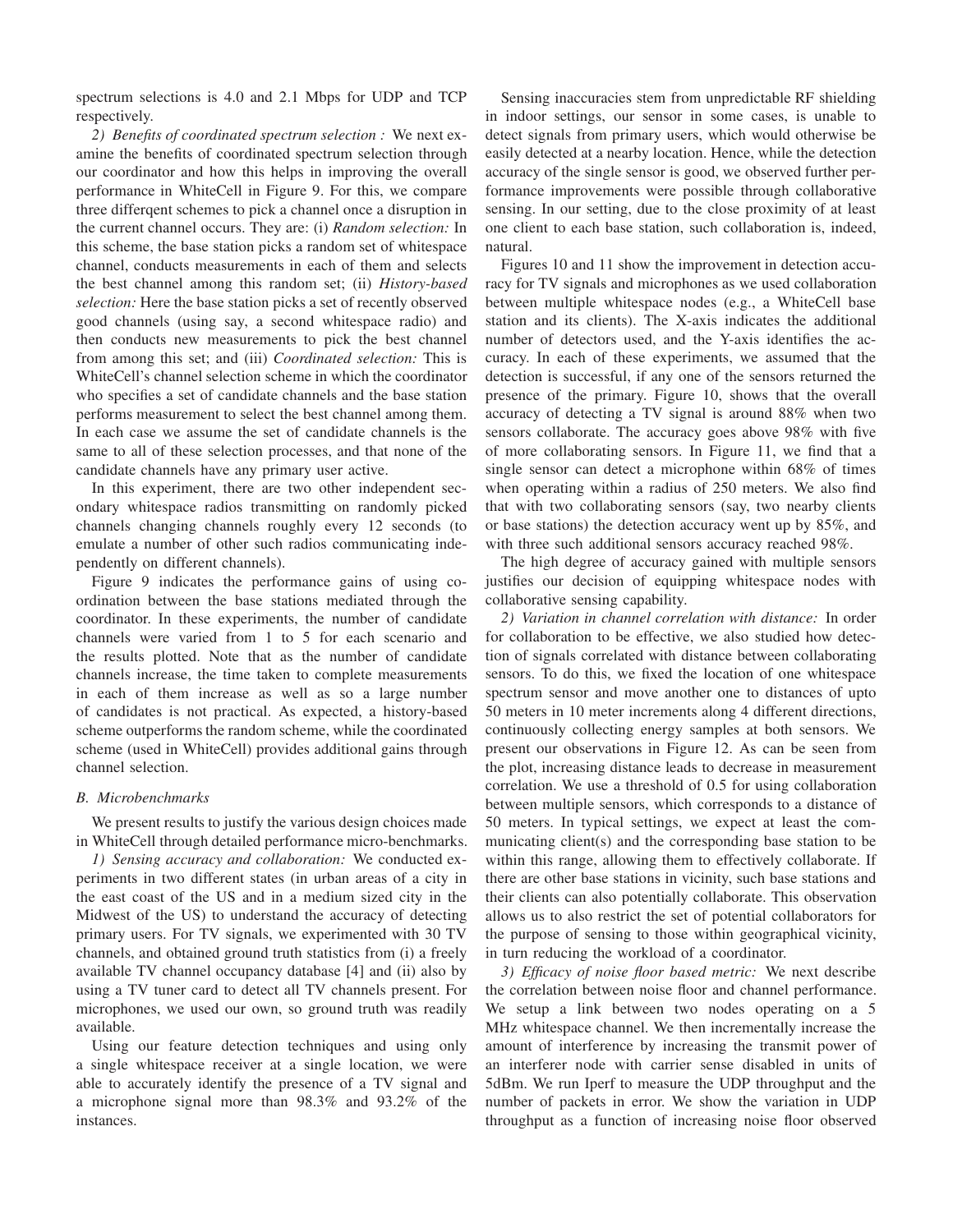

Fig. 9. Timeline showing the improvement due to the coordination mechanism proposed in WhiteCell. The number of candidate channels in each case were varied from 1 to 5 before picking the best channel through measurements in each case.



Fig. 10. Improvement in primary TV signal detection accuracy as a function of additional number of collaborating sensors, for the scenarios where a single radio was unable to detect it at the given location. Results for a city in Midwest US (Loc A) and another in east coast US (Loc B) across a 2 mile radius in each case.



Fig. 11. Improvement in wireless microphone detection as a function of additional collaborative sensors, for scenarios where a single radio was unable to detect it at the given location. We experiment with upto 4 sensors spread across an area of 250 meters around the microphone.



Fig. 12. Variation in degree of correlation as a function of distance of separation and channel separation.The measurements were collected for a period of 10 hours, with inter-measurement gap of 1 msec.

| Normalized   | Number of       | Count of   | Cumulative         |
|--------------|-----------------|------------|--------------------|
| Performance  | Instances       | Erroneous  | Estimation         |
| Difference   | (out of $200$ ) | Prediction | Accuracy $(in \%)$ |
| < 0.2        |                 |            | 92.5               |
| < 0.4        | 78              |            | 96 6               |
| ${}< 0.6$    | 12              |            | 97.5               |
| ${}_{< 0.8}$ | 36              |            |                    |
|              |                 |            | 98                 |

TABLE II

TABLE SHOWING THE PERFORMANCE OF OUR NOISE-FLOOR BASED CHANNEL QUALITY ASSESSMENT HEURISTIC IN SELECTING CHANNELS. IN OUR SELECTION PROCESS, WE COMPARE TWO CHANNELS  $(C_1$  AND  $C_2$ ) AND ESTIMATE THE BETTER CHANNEL BASED ON OUR PROPOSED HEURISTIC. WE SHOW THE COUNT OF INSTANCES WITH NORMALIZED UDP THROUGHPUT BETWEEN THESE TWO CANDIDATE CHANNELS WHEN OUR ESTIMATES PICK THE CORRECT CHANNEL. WE USED  $\alpha = 0.2$ . FOR EXAMPLE, WHEN CHANNEL  $C_1$  is better than  $C_{{@}}$  by 0.2, we CORRECTLY PICK IT 92.5% OF THE TIME.

at the client (caused by increasing signal strength of the interferer) in Figure 13(a), and the increase in packet error rate in Figure 13(b). As can be seen from the plot, there is a distinct correlation between the observed noise floor and performance. This justifies our selection of noise floor based metric to determine the quality of different whitespace channels. The improvement in performance around -85 dBm is explained by



Fig. 13. Variation in achievable UDP throughput (in Mbps), error rate (in %) as a function of worsening noise floor of a 20 MHz TV band channel.

the fact that for the transmit power used by the transmitter the SNR at the receiver becomes above the sensitivity threshold.

To measure the accuracy of the heuristic proposed in our design section, we carry out the following experiment. We randomly pick a pair of center frequencies and channel width. We tune in the transmitter, receiver and interferer to both of the chosen frequencies and width one at a time. We carry out a UDP transfer between transmitter and receiver, in presence of interference. The transmission power of the interferer is set randomly to ensure a variety of experiment condition. We measure the UDP throughput over 20 seconds. We also monitor the average and variance of noise-floor during the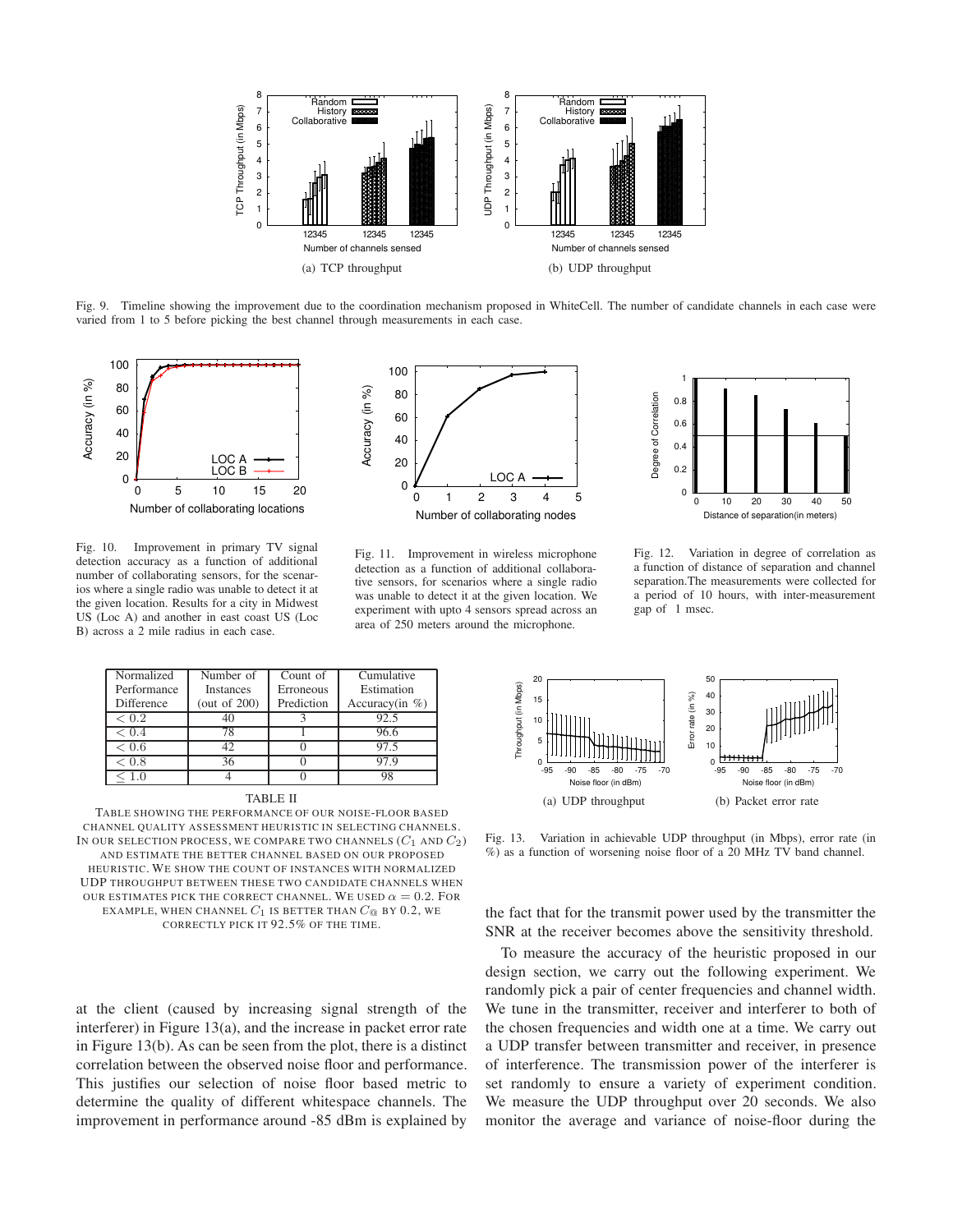period of experiment. Using the noise-floor values we predict the better of the two channel, and match the prediction with the actual throughput. We present our observations in Table II. We find that out of 200 runs of this experiment the heuristic had an accuracy of 98% in predicting the better of the two channels. We also note that the heuristic made errors only when the quality of the two channels being compared were really close to each other. This is proved by the fact that the achievable throughput on both channels was within 10%-20% in all the error cases. The above observation leads us to the conclusion that, noise-floor based heuristic is a good predictor of channel measurement.

## VI. RELATED WORK

In this section, we discuss related work in some detail.

## *A. Whitespace network architecture*

The WhiteFi [6] provides WiFi like connectivity over whitespace channels. The designed system does not provide guarantees of disruption free communication and uses whitespace bands as the only band of communication. In contrast we advocate, simultaneous operation of two interfaces for capacity augmentation. Another point of difference of our system design is the use of coordinated spectrum allocation and collaborative sensing. The authors of in SenseLess [22] implement a TV whitespace database (TVDB) [11] that provides list of available whitespace channel at a given location. It primarily relies on propagation models that are inaccurate and do account for operational ground truth. In contrast, we integrate notion of sensing to bolster the spectrum occupancy maps.

Deb et al. [14] present a theoretical framework which accounts for scenarios where channel conditions vary slowly, only interference from radios in the network is modeled and all interference scenarios resolved using interference graph calculations. The authors rely on a simulation to analyze their approach. Also, like WhiteFi, they use one radio only for control and data channel operations.

In [14], authors follow a centralized approach of spectrum allocation, where the *Spectrum Co-ordinator* decides which spectrum block should be used for by each *WhiteCell*. In contrast, in our implementation, the *Spectrum Co-ordinator* only provides a set of "hints" letting the *WhiteCell* determine the optimal channel based on ground measurements.

## *B. Spectrum sensing and quality assessment*

Given broad topic of spectrum sensing has been a subject intense theoretical and practical exploration in recent years, we refer reader to a good survey paper. [31].

In the case of DTV whitespace, sensing presence of DTV transmitters at signal thresholds such as -116 dBm and -126 dBm wireless microphone detection [10], is a very hard problem. Our current prototype implements a feature detection on DTV signal spectrograms – an approach similar to ones in [13, 23, 26] for primary detection. While more complex detectors

that exploit additional signal properties such as cyclostationarity [31] improve accuracy, the computational complexity and detection latency increases significantly. In our architecture, we can augment our baseline sensor by selectively requesting at different times a subset of (underloaded) *WhiteCell* base station to perform such expensive sensing to reduce the sensing burden.

The technique of collaborative sensing, which aggregates sensing measurements from multiple sensors to draw inference is very old and has applications in diverse areas of autonomous robotics, navigation, military and aerospace communication and mobile systems [27]. It has been shown that such collaboration when extended to spectrum sensing improves sensing accuracy and threshold and lowers false alarms [15]. Our unique architectural approach with a centralized *Spectrum Coordinator* exploits these gains.

The authors of [6] report a novel *Mcham* metric that estimate quality of whitespace channel by estimating number of *WhiteFi* secondary transmitters present. Unlike this metric, our simple and easy implement *noise floor* metric accounts for *all* (not just WhiteFi like) transmitters and energy sources. Also, correlating our metric at various nearby *WhiteCell* base stations provides a highly accurate estimate of channel quality.

Most of the prior works are either analytic in nature or conduct small scale experimentation. Our work represents first effort to address system level issues of intensive processing on the overall system performance.

## *C. Multi-interface networking*

The concept of exploiting multiple links, called by various names such as multi-interface networking, link bonding, aggregation, striping etc. has found application in various areas.

It has been used for increasing link capacity in context of DSL modems [2]. In the context of wireline link bonding, problem is simple as links are independent (i.e no crosschannel interference) and are always available.

It has been used for contexts such as integration of cellular and WiFi networks [8] for maintaining seamless coverage and performing vertical hand-off for preserving end-user sessions.

In case of Mobile Routers, it has been used for providing backhaul to a group of mobile devices [24] and also, for increasing capacity of such backhaul [21]. In contrast, we use multi-interface capability to tide over disruption caused by loss of whitespace channel during spectrum sensing period. Though the implementation mechanisms we use may be used in other settings, our objectives are different.

#### VII. FUTURE WORK

Our future plans for the WhiteCell architecture are as follows:

• *Other spectrum band:* We plan to study exploitation of whitespace in other bands such public safety, radar, government and satellite communications. The primary characteristics are different and more challenging than